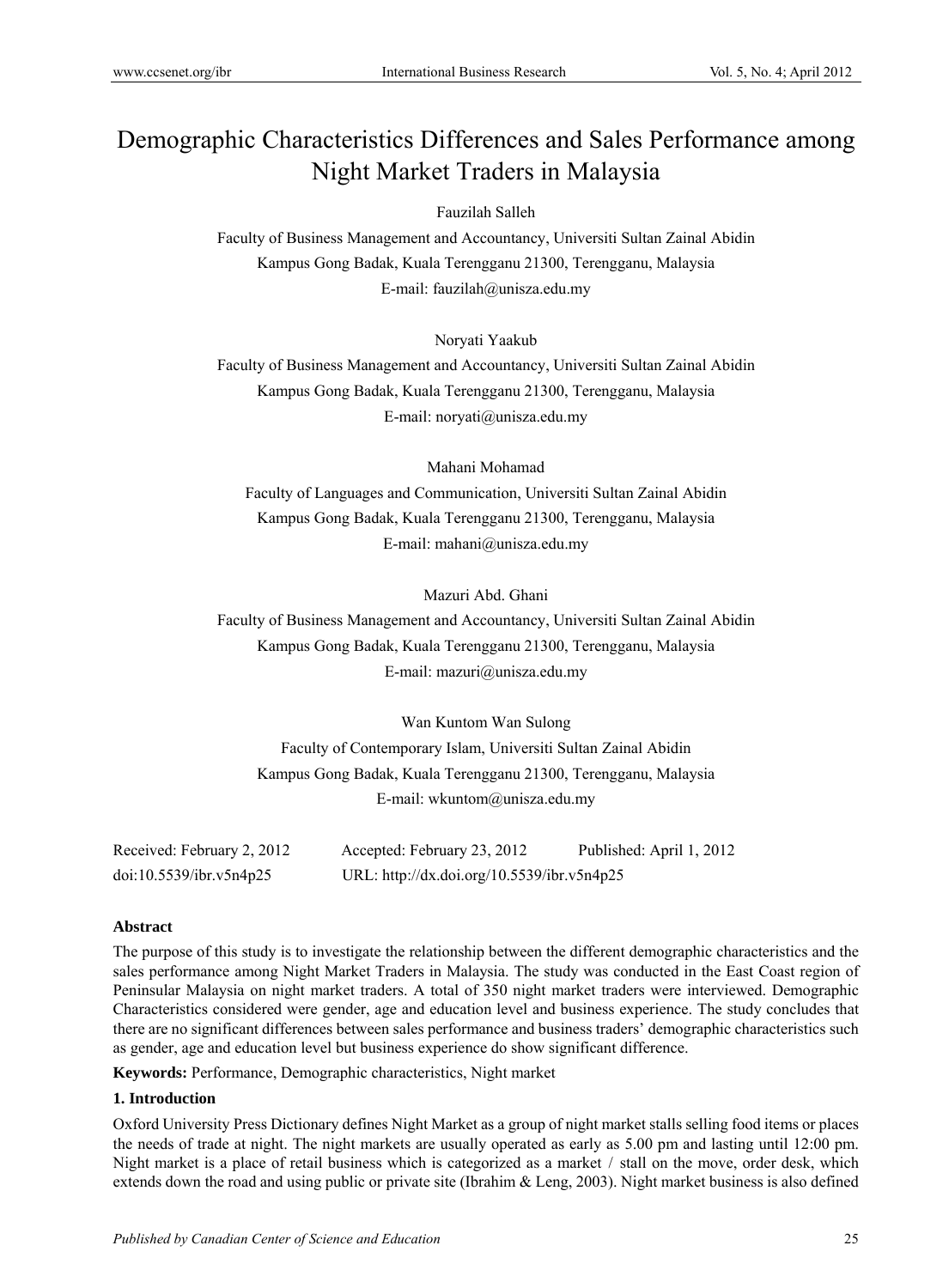as hawking activities although it is semi-static or seasonal. This business markets a wide range of consumer commodities from food and non food items that operates once or twice a week in different places. The existence of the night market is due to the availability of supply and demand from the night market traders that give them the opportunity to increase income and also for buyers to help them acquire diverse needs with everyday low prices. Among the variety of daily necessities in the night market that makes the night market favored by all segments of society are essential kitchen items (wet and dry goods), clothing, fruit, food, drinks and a few other items (www.hbp.usm.my).

Night market trader activity is contributing to the Micro, Small and Medium Enterprises (MSMEs) that have economic value. The role played by the night market traders in the economy is huge. According to the Dictionary of the House economy means to provide, produce, and create wealth or material of a country. Halvorson and Raundi (1992) in their study to state the business of micro-economic values; income and output, provide employment opportunities for the cheap, using domestic inputs and products / services cheaper.

MSMEs in Malaysia are regarded as a rapidly growing industry. It also stimulate sand contributes to the achievement of national economic development objectives. The industry produces a variety of jobs that require skills and education, strengthens the family ties in the community, prevents the loss of population, attracts expertise and investment in the community and creates lasting stability (Minoo & Charles, 2003). According to the Census of Establishment and Company Foundation (Baseline Census of Establishments and Enterprises), launched in March 2005, on agriculture, manufacturing (including agro-based) and services, from 523 132 companies and enterprises that responded, it was found that 99.2 % or 518 996 of business is MSMEs that contribute to the total output of 38 %. In terms of employment, the MSMEs accounted for 65.1 % of total employment come from agriculture, manufacturing and services. The census also found that the majority of MSMEs are small in which 79 % or 411 849 companies are micro enterprises with full-time employees who work less than 5 people (BNM, 2006).

Several factors, directly and indirectly identified as stimulants to the development of MSMEs in Malaysia. Assistance by the government is an important factor in promoting MSMEs. For example, the government has allocated RM 1.1 billion through the Ninth Malaysia Plan (9MP) as provisions to support this industry. Prime Minister in his presentation of the 9MP suggested that implementing the product and process innovation, building a far-sighted and uses a sophisticated and affordable technology. Besides state aid, environmental changes such as globalization and technology development will also stimulate the development of MSMEs in Malaysia. Under the 9MP, all the MSMEs are urged to look ahead and invest in innovation, technology, human capital and the innovation process to ensure that development of new products and services continued to compete in the global market.

According to the definition of Micro Small and Medium Enterprise Development Council (MSMEs) Malaysia, micro company is based on total annual sales of less than RM 200 000.00 (current exchange rate 1 USD = RM 3.05) and has full-time workers less than 5 people as in Table 1. From the definition, among the sectors identified under this category are hawkers covering public and private markets, the group stalls, and night market traders. The Government has recognized the hawking and the night market as one of the most important economic activities carried on in many places in Malaysia. It is also a sector that has proven capable of providing retail services to the users and channels the supply of goods and services from producers.

In the report of SME Annual Report (2011), 99 % of the companies are the majority of SMEs (79 %) come from micro companies. This industry accounted for only 6 % of Gross Domestic Product (GDP) and 7.7 % of employment. This contribution is significantly lower than the global average of 80 % of SMEs contributing to 50 % of GDP. Given the level of SME contribution to GDP is 31.9 %, indicating that it has a low performance.

The purpose of this study is to investigate the differences between demographic characteristics and sales performance of Malaysian Night Market traders. The study would enhance the understanding of whether, and if so, how demographic characteristics can affect owners of Night Market performance.

This study is important to be executed based on several reasons. First, the performance of the night market traders is significant factors in MSMEs because they help business development. The results of this study will help the night market traders in particular and generally MSME entrepreneurs to obtain information and direction of their role in developing the business and contribute to GDP. Second, results from this study are important to help government institutions such as SIRIM, Entrepreneur Development Foundation and SMIDEC in providing guidance in the form of research to the MSME entrepreneurs to meet future needs, providing financial assistance, providing awareness and sales of retail and ongoing research to innovation can be implemented so that the MSMEs can keep pace with the activities of the Malaysian economy. Finally, this study is important to identify the factors that contribute to the success of SMEs and thus to the economy.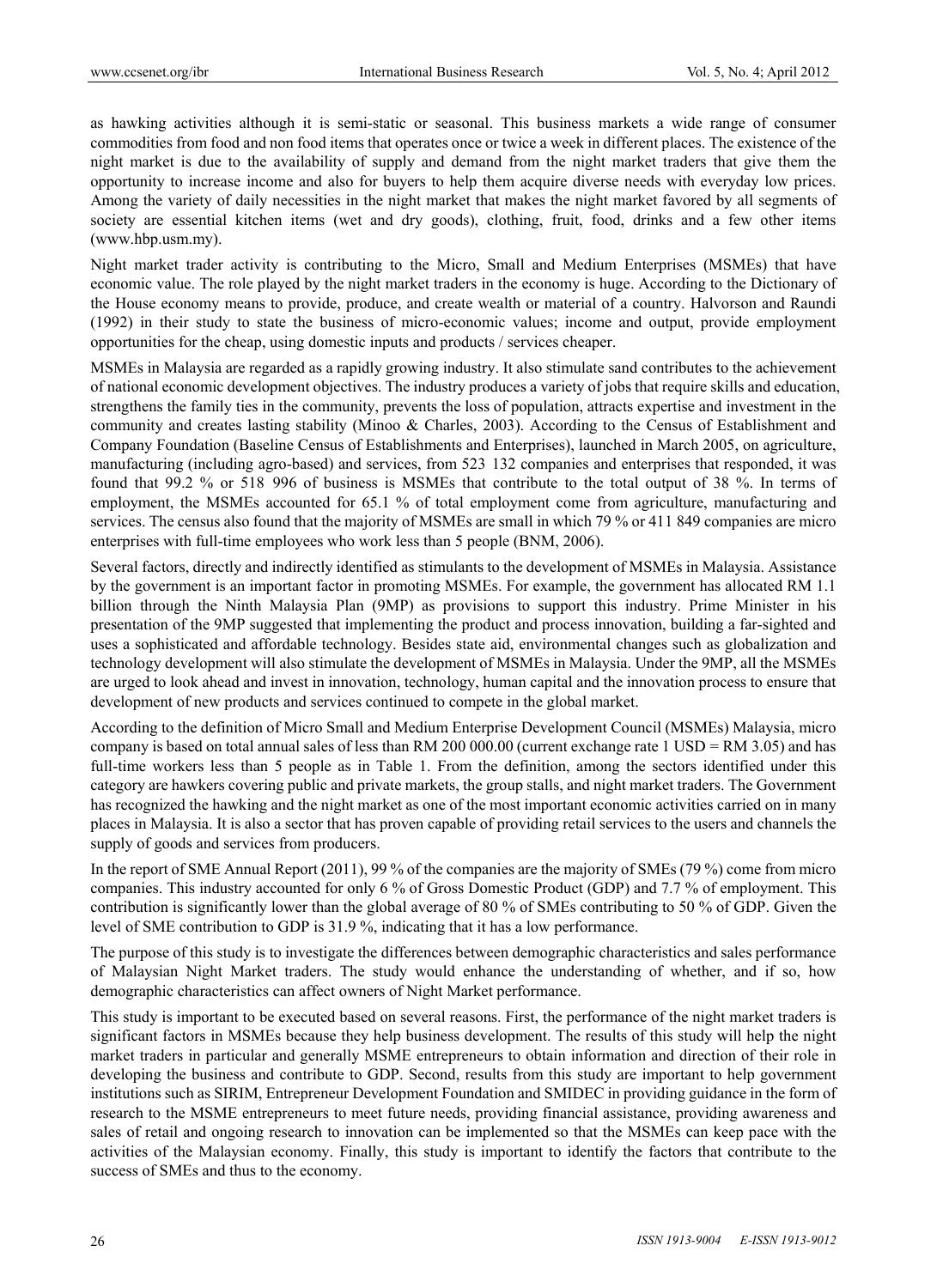# **2. Literature Review**

Sharma, Miller, and Reeder (1990) in their study define micro-business is characterized by companies such as: i) implemented and managed one or two employees; ii) established by family and; iii) the functions are in the informal sector. Factors which develops micro-businesses, including the sources of innovation, opportunities for new products and services of a market place and support private infrastructure and public companies.

There are many ways to measure the success of a micro business. Minoo and Charles (2003) measure the performance of micro-industry through sales, profit, market share and future stability in the study of micro-businesses. According to Brown and Eisenhardt (1995) success was measured based on financial performance including profitability, sales and market share. For Wasilczuk (2000) to measure progress and success of small businessmen was difficult, and it can be measured objectively and subjectively. Objective measurements are difficult to obtain information that could impact the achievement of an organization. The result can be measured in terms of quantity and quality and is usually measured by profitability and sales. While the subjective measure is the information that is not so easy to gather, include information on assessment and behavior business.

Knowles and White (1995) found that revenue and profit are two factors to develop a small business where the revenue in question is the amount of cash received from sales or services rendered (Gaber, Davidson, Stickney and Weil, 1993). Meanwhile, Worms (1998) use sales as a performance measure that can be easily understood by the respondent.

Research on gender differences in small business ownership is still a taboo (Minoo & Charles, 2003). However, this study provides a significant impact on business performance micro-focus after by several researchers (Coleman, 2000; Minoo & Charles 2003). Similarly, studies conducted to determine gender differences of annual sales and profit performance (Orser & Foster, 1992; Heck, Rowe & Owen, 1995; Coleman, 2000). The study found that there were significant differences on the performance of small scales industries run by men and women. The test results showed that gender is not a problem for women entrepreneurs than men in getting critical resources. A study by Minoo, and Charles (2003) on expertise in business such as marketing, strategic planning and technical, financial categories (resources that are critical to success) has found that women entrepreneurs are not having problems than do men manage their critical resources. However, a study conducted by Sonfield, Lussier, Corman and Mc Kinney (2001) found no difference between genders in terms of innovation, risk acceptance and the strategic approach used.

Inmyxai and Takahashi (2010), conducted a study of the 840 MSMEs in Lao to examines and compare the performance contrast of male and female headed firms. This research discovered that, the differences exist between male and female headed firms in terms of determinants factors of firm performance.

MSME business entrepreneurs are comprised of all ages. Several studies have been carried out to see the relationship between age and successful business owners. A study by Heck et al. (1995) concluded that more business owners and educated age showed a better performance. Another study by Orser and Foster (1992) also yields the same result of a business owner, 40 years and has a chance to earn more than those younger than 40 years.

Academic level of the business owners also plays an equally important role in developing the business. This business owner has the only level of education until the end of primary school graduates. Heck et al. (1995) states that a well-educated business owners to continue business operations and get a good income. Similarly, a study by Wasilczuk (2000) supports the finding from the study above. He concluded those who are educated to manage the company towards a better development than those less educated.

## **3. Research Design and Methodology**

The study was conducted in the East Coast region of Peninsular Malaysia on night market traders. A total of 350 night market traders were interviewed.

## *3.1 Study Area*

This study was conducted to identify demographic characteristics that influence the performance of the night market traders in the state. Studies was conducted in all seven districts comprise of three (3) areas classified as urban, agriculture and fisheries. The selection area based on the following justifications: i) Urban areas selected according to the night market business conducted in urban areas. ii) The business of agriculture as the night market conducted in agricultural areas such as at the confluence of age and rural areas where agricultural activities are focused on. iii) The business of fishing as the night market conducted in coastal areas where the majority of people carrying out activities related to fishing or fisheries.

## *3.2 Firm Performance*

Minoo and Charles (2003) measure the performance of micro-industry through sales, profit, market share and future stability in the study of micro-businesses. Brown and Eisenhardt (1995) measured success based on financial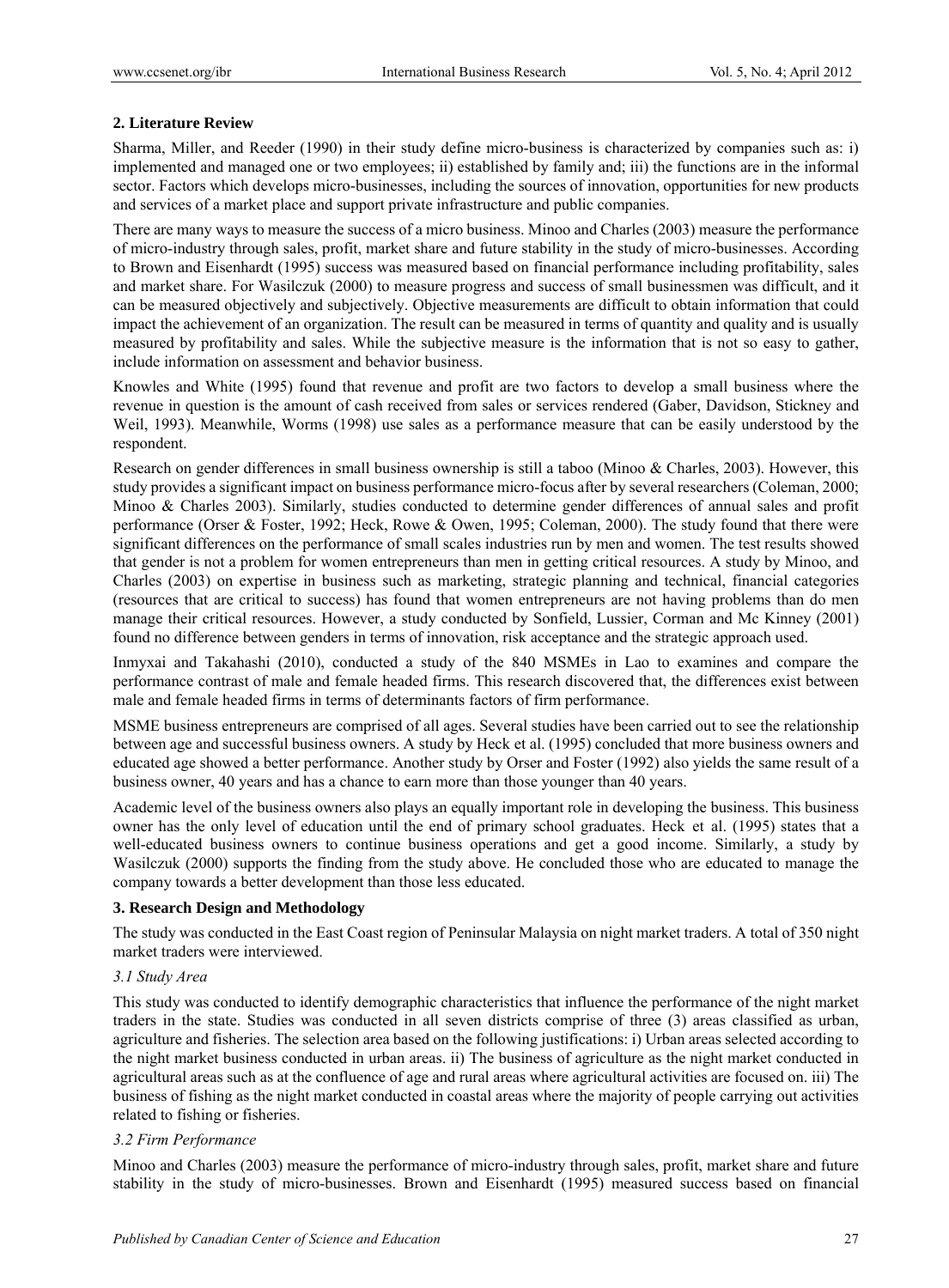performance including profitability, sales and market share. For Wasilczuk (2000), it is difficult to measure progress and success of small businessmen, because it can be measured objectively and subjectively. Objective measurements are difficult to obtain information that could impact the achievement of an organization. The result can be measured in terms of quantity and quality and is usually measured by profitability and sales. The subjective measure is the information to include information on assessment and behavior business.

Knowles and White (1995) found that revenue and profit are two factors to develop a small business where the revenue in question is the amount of cash received from sales or services rendered (Gaber et al. 1993). Meanwhile, Worms (1998) use sales as a performance measure that can be easily understood by the respondent. Since there is no consensus the best for performance measurement in business research, a measure must be selected for this study. Researchers will use the annual sales as a measure of success.

## *3.3 Night Market Traders*

This study involved field studies of the night market traders who were interviewed using a convenience sampling method. This task is performed by the researchers themselves. A total of four researchers went to interview the night market traders and the answers were recorded to ensure correct answers. Researchers visited the area by regions according to a schedule provided by district councils throughout the state. A total of 350 night market traders were interviewed. During the conducted interviews, a set of questionnaires was also used to record the information. The developed questionnaire for this study is used to obtain demographic information, and annual sales.

#### **4. Findings**

A total of 350 questionnaires were processed and only 286 (81.7 %) can be used for analysis because the questions were only partly answered. This section presents findings on the profile of night market traders and the type of business carried on, sex, age, education level, business experience and annual sales.

## *4.1 Analysis of Demographic Profiles of Respondents*

The first objective of the study is to file a demographic factors (gender, age, academic level and business experience) night market traders with their annual sales. Referring to Table 2, a total of 286 questionnaires analyzed, there were 53.1 % and 46.9 % male traders female traders, the majority (93 %) consists of the Malay race. The remaining 0.7 % consists of Chinese and 6.3 % are from other nations, especially the people of Cambodia. In terms of age, the majority (85 %) is in middle age, i.e. 26-55 years and 8 % in the age group above 55 years old and the oldest was 70 years old. This indicates that the need to continue to do business is only to continue their living. In terms of education, most of the low-educated businessmen with primary school education (33.6 %), lower secondary education (22.7 %), SPM (O-Level equivalence) (36.7 %) and STPM (A-Level equivalence) (4.5 %). There is only 2.4 % diploma and degree-educated traders.

## *4.2 Analysis of the Sales Performance*

Some night market traders (42 %) earn less than sales of RM50 000.00 per annum. 33.6 % traders earn annual sales between RM50 000.00 to RM99 999.00 followed by the annual sales of RM100 000.00-RM149 999.00 annual sales with 5.6 %. Annual sales gain exceeding RM200 000.00 and from the findings of the study. One trader's annual sales were RM546 000.00. These show that the night market traders are able to generate very high sales.

## *4.3 Night Market Traders' Performance*

Next discussion is to look into the night market traders' demographic characteristics and their sales performance in terms of the annual sales. Several factors were considered such as gender, age, education level, business experience using cross-table analysis to see the performance of the night market traders in general. A summary profile of demographic differences and of their sales performance is display in Table 3.

## *4.4 Demographic Characteristics and Sales Performance*

## 4.4.1 Gender and Sales Performance

Table 3 shows that 42.0 % of business acquired annual sales less than RM50 000.00. 22 % are business women and 19.9 % were males. While traders have high annual sales and more than RM200 000.00 was 3.1 % and 2.4 % women are men. This shows that there is no significant difference in terms of annual sales by women and men.

## 4.4.2 Age and Sales Performance

In terms of age as compared to annual sales, it is found that the traders of 36 to 45 years of age are the most numerous (26.6 %) to make annual sales of less than RM100 000.00. This was followed by the traders aged between 26 to 35 years with 19.2 %. Similarly, the achievement of annual sales turnover exceeding RM200 000.00 are from the same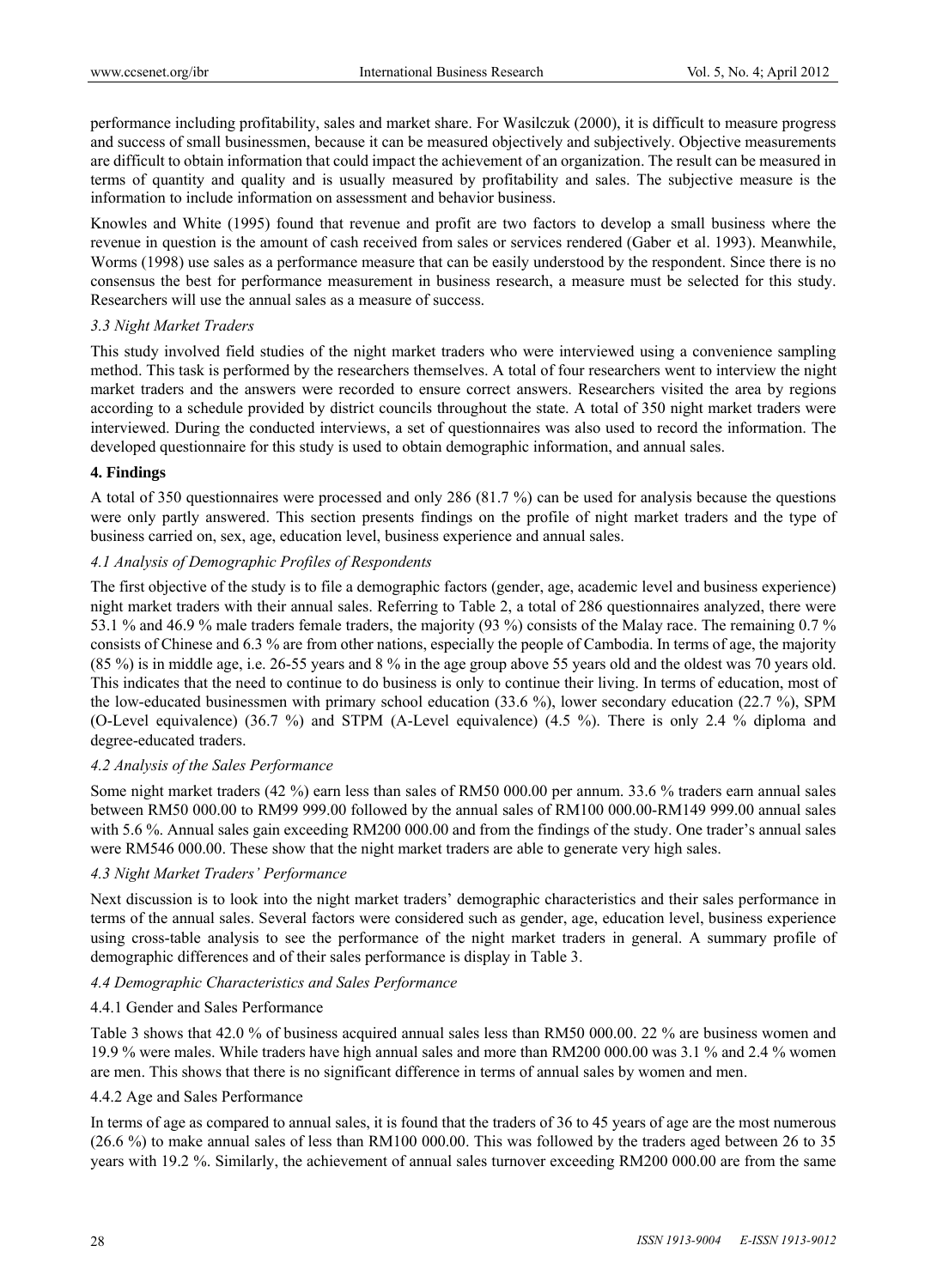age category. This shows that the age category of 25 to 45 year old make up the majority of the night market traders which is by 56.3  $\%$ .

# 4.4.3 Education Level and Sales Performance

The Educational level showed no difference between the night market traders with diploma / degree and night market traders who complete education up to secondary school in terms of annual sales across different types of businesses. Whether the night market traders have high school education or diplomas / degrees, both obtained annual sales of less than RM50 000.00. The most interesting thing is that night market traders who have no formal education / primary school (1.4 %) could make annual sales exceeding RM200 000.00.

# 4.4.4 Business Experience and Sales Performance

Table 3 also shows that the number of years in business does not always translate to higher sales revenue. This can be seen from the number of years in the business over 25 years (0.3 %) is only able to generate the annual sales of up to RM100 000.00 compared with number of years in business under 5 years (0.3 %) which have been able to generate sales of more than RM200 000.00.

This section makes hypothesis testing involves four criteria demographic of the traders covering gender, age, academic level and business experience. Therefore, the t-test was used to examine the significant difference between genders with sales performance. Meanwhile, analysis of variance (ANOVA) will be used to compare differences between age groups, levels of academic and business experience with the sales performance.

# • Gender

# *Hypothesis 1: There are significant differences based on sales performance and the gender night market traders.*

Result of the t-test is to compare between genders with sales performance. Table 4 below showed there was no significant difference on sales performance between male and female traders. So, hypothesis 1 was failed to be accepted. T-test showed t  $(286) = 1.16$ ,  $p > 0001$ . The study describes the businessmen and women are equally able to achieve higher sales results or have the potential to succeed in this field.

# Age

# *Hypothesis 2: There are significant differences based on sales performance and the age of the night market traders.*

Results from the analysis of variance displayed in Table 5, shows the mean sales for the traders in the category of less than 25 years of age was 0.88, 26 to 35 years (2:01), 36 to 45 years (2:08) and 1.73 for the category exceeds 56 years. However, the mean difference shown insignificant at 12:05 with a confidence level F (286) = 0585, p > 0.05. These findings show there is no significant difference between the annual sales based on age of traders. Therefore, Hypothesis 2 was failed to be accepted.

# Education Level

# *Hypothesis 3: There are significant differences based on sales performance and the academic level of the night market traders.*

Table 6 shows the results of analysis of mean differences between the educational levels of sales performance. Mean difference is displayed is found to be significant at the confidence level of F 00:05 (286) = 0.49, p  $> 0.05$ . Based on the findings, there is no significant difference between the education levels of traders to their sales performance. Thus hypothesis 3 also failed to be accepted.

## • Business Experience

# *Hypothesis 4: There are significant differences based on sales performance and the business experience of night markets traders.*

Table 7 shows the results of analysis of the mean difference between business experience and sales performance of the traders. Mean difference is displayed is significant at the confidence level of F 00:05 (286) = 4182, p > 0.05. Based on the findings, there is significant difference between the business experience and sales performance. Thus Hypothesis 4 is accepted.

## **5. Conclusion and Recommendations**

# *5.1 Gender*

The first hypothesis of the study is "There is no significant difference between the traders' demographic factors, particularly gender with sales performance." After testing this hypothesis, the findings have proven there is no significant difference between gender with sales performance and shows the trader's sales performance is the same man and woman. The study is contrary to the studies carried out to identify gender differences in the performance of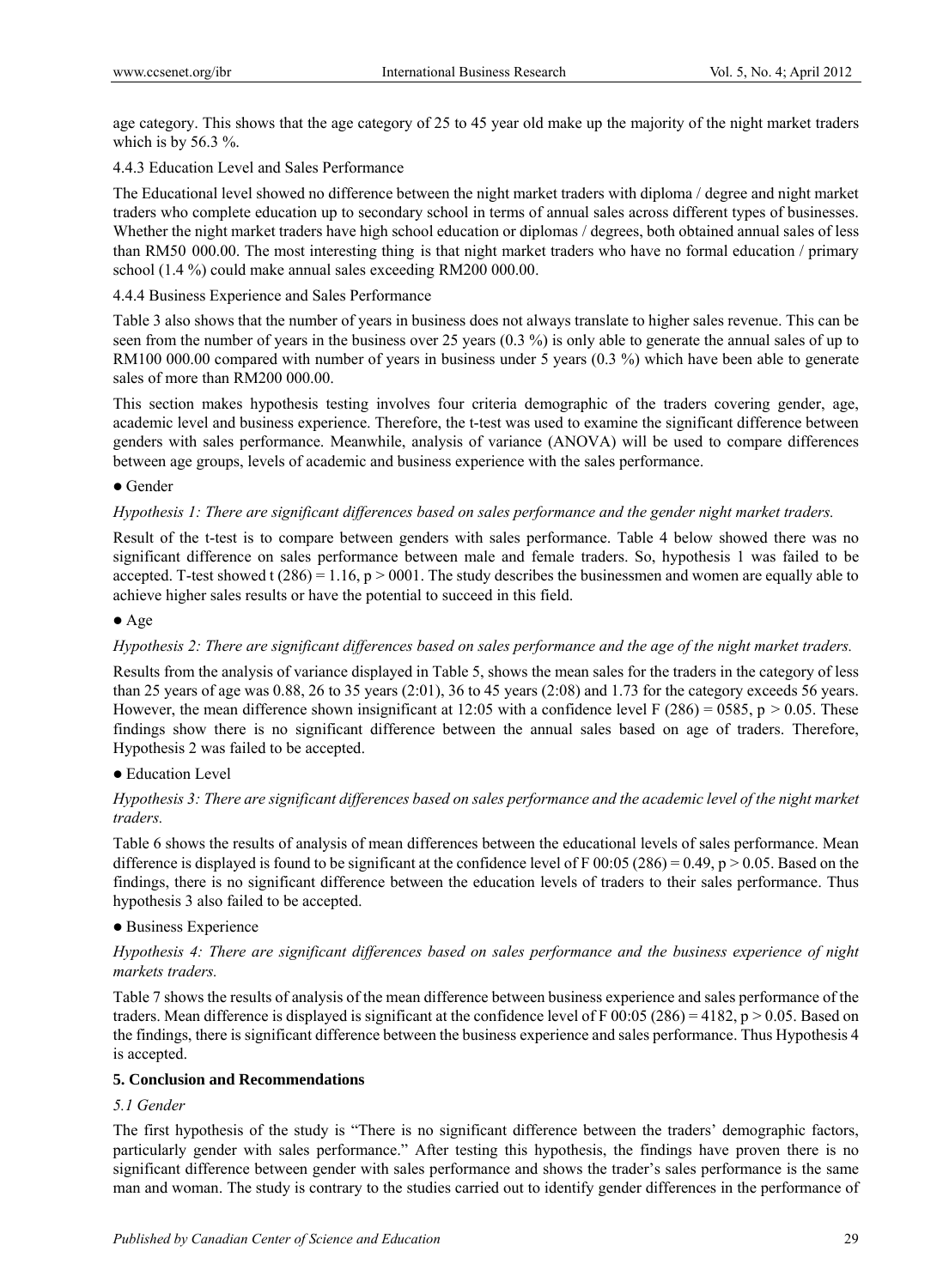annual sales and profits by Orser and Foster (1992); Heck et al. (1995) and Coleman (2000) found that there were significant differences on performance of small industry run by men and women. Similarly, a study by Coleman, (2000); Minoo and Charles (2003) have a significant impact on the performance of micro-businesses. However, Minoo and Charles (2003) who conducted the study of gender differences in small business ownership, his findings were ambiguous.

# *5.2 Age*

"There was no significant difference between the traders of demographic factors, particularly age of traders' sales performance" is the second hypothesis in the demographic factors for this study does not prove the existence of significant differences between the age of the performance of traders' sales and it shows age cannot determine sales performance. Traders, young and old can each play a role in determining the success of a business based on sales. The results of this study once again are contrary to the study by Heck et al. (1995) which concluded that more business owners' age and education showed a better performance. Similarly, another study by Orser and Foster (1992) who also produced the same results that a business owner of 40 years and older have a chance to earn more than those younger than 40 years old.

#### *5.3 Education Level*

Education level of the traders is said to play an equally important role in developing the business. As with other businesses, traders at the night market also have a level of education only until the end of primary school graduates. However, the results of this study also found that the education level did not provide significant differences on the sales performance. Again, these results contradict the results of a study conducted by Heck et al. (1995) who found that highly educated business owners to continue business operations and get a good income. Similarly, a study by Wasilczuk (2000) supports the finding from the study above. He concluded that those who are educated to manage the company towards a better development than those less educated.

#### *5.4 Business Experience*

Experience increased in parallel with the age of traders. If a business can continue operations beyond the initial period and growing business within five years, it could be said that the business has been successful (Gray  $\&$  Gray, 1994). Orser and James (1992) found that the longer a business operates, more and more workers are employed and thus the annual income increases. The findings of this study also proved the age of the business have significant differences with the sales performance.

Conflicting findings of demographic factors in this study with previous studies is possibly due to different respondents, or differences in or under one category of micro-businesses. This study focuses on the night market traders which are also defined as hawking activities even though it is semi-static or seasonal. This business markets a wide range of consumer commodities from food and non food items that operate once or twice a week in different places. In Malaysia, the business conducted on a regular night markets across the country, while in countries where previous studies carried out, the micro-industry business made more formal and permanent place.

Given the differences between the night market traders against the respondent micro business elsewhere, contradictions found between this study and previous studies may be accepted. Because this study supports existing theory and other related studies, it is very important to examine in detail how the business practices, in contrast to other micro industries. The study will come to see the same thing on an ongoing basis and compared with the findings from this study. Studies have consistently useful to look at changes to business practices so that there will be improvement.

Given this research tool using independent variables derived from previous studies and self-evaluation by the subjects performed outside the country have different customs and culture, follow-up studies on new subjects to be done to see how far the consistency of the findings from the study. The proposed studies are based on such qualitative study of work culture night market traders will be able to help you understand the aspects and business patterns that can generate high annual sales. This will help researchers to make comparisons in terms of values and beliefs to evaluate aspects of the similarities and differences compared to quantitative measurement.

#### **References**

Baines, S., & Wheelock, J. (1998). Working for each other: Gender, the household and micro-enterprise survival and growth. *International Small Business Journal, 17*, 16-35. http://dx.doi.org/10.1177/0266242698171001

Bank Negara Malaysia -BNM. (2006).

Bradley, D. (2002). *Lack of financial and location planning causes small business bankruptcy*. University of Central Arkansas.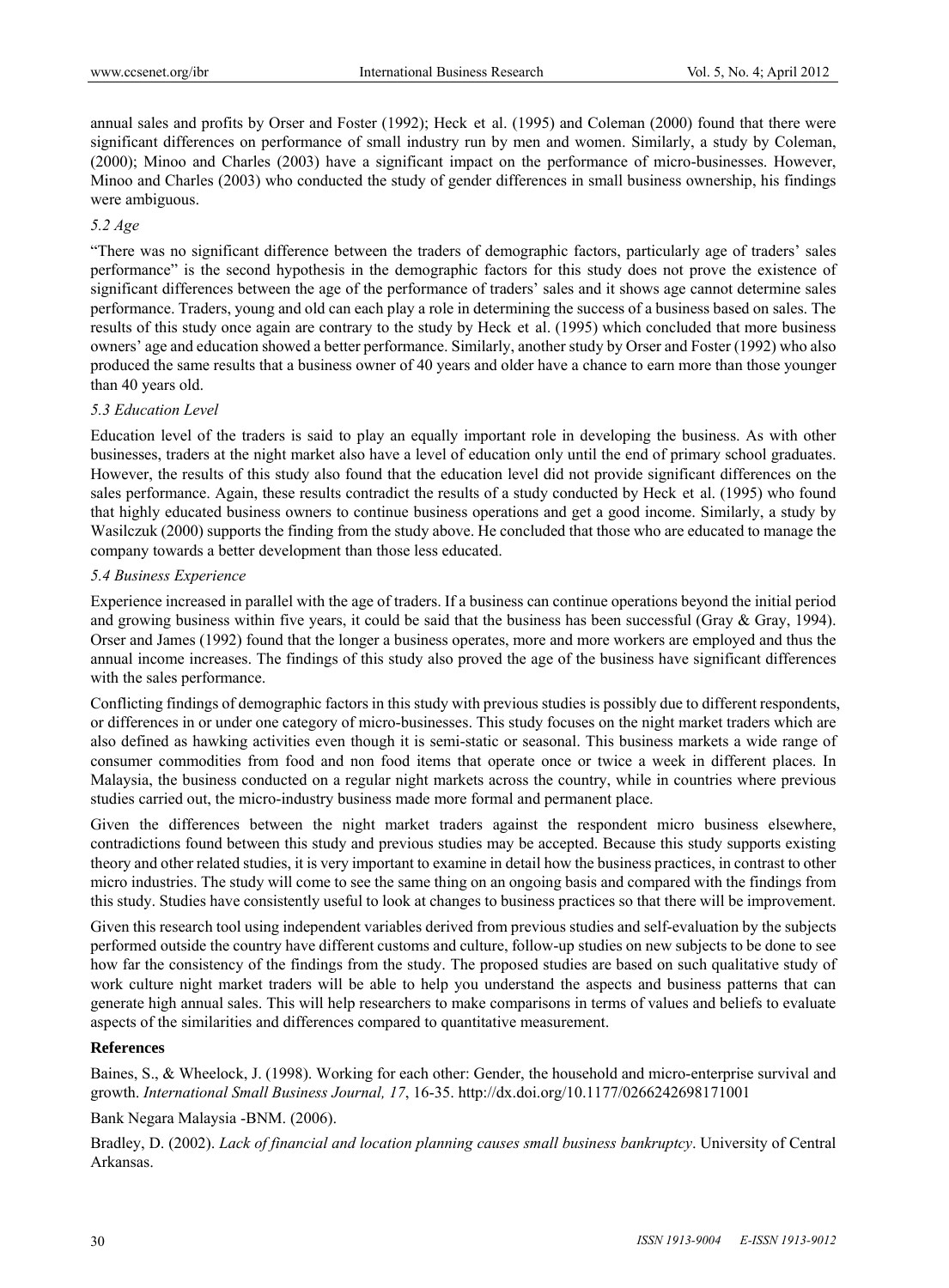Brown, S. L., & Eisenhardt, K. (1995). Product development: Past research, present findings, and future. *The Academy of Management Review, 20*(2), 343-379. http://dx.doi.org/10.5465/AMR.1995.9507312922

Coleman, S. (2000). Access to capital and terms of credit: A comparison of men and women owned small businesses. *Journal of Small Business Management, 38*(3), 37-52.

Gaber, B., Davidson, S., Stickney, C., & Weil, R. (1993). *Financial Accounting* (5th ed.). Toronto: Holt, Rinehart, and Winston of Canada.

Gray, D. M., & Gray, D. (1994). *The Complete Canadian Small Business Guide* (2nd ed.). Toronto: McGraw-Hill.

Halvorson, Q. R. (1992). *The growing Potential Of Micro-Enterprises*. Organisation for Economic Cooperation and Development, 7.

Harper, M. (1984). *Small Business in the Third World: Guidelines for Practical Assistance*. New York: John Wiley.

Heck, R., Rowe, B., & Owen, A. (1995). *Home Based Employment and Family Life*. Westport, Connecticut: Auburn House.

Howard, R. (2000). *Personal Interview: Small Business Financing*. Royal Bank of Canada.

Ibrahim, M. F., & Leng, S. K. (2003). Shoppers' perceptions of retail developments: Suburban shopping centres and night markets in Singapore. *Journal of Retail & Leisure Property, 3*, 176-189. http://dx.doi.org/10.1057/palgrave.rlp.5090174

Inmyxai, S., & Takahashi, Y. (2010). The effect of firm resources on business performance of male- and female-headed firms in the case of Lao micro-, small-, and medium-sized enterprises (MSMEs). *International Journal of Business and Information, 5*(1), 63-90.

Knowles, R., & White, D. (1995). *Issues in Canadian Small Business*. Toronto: Harcourt Brace & Company Canada.

Lighthouse, T. (1996). Canadian Sources of Financing for SMEs. In D. Lavoie (Ed.), *ICSB Bulletin*.

Miller, H. G., & Grace, L. (1990). Global aspects of local micro-enterprise development. *Journal of Studies in Technical Careers, 12*(1), 27-37.

Minoo, T., & Charles, S. (2003). Economic development and micro-enterprises in rural communities: Are there gender differences?. *The Journal of Business and Economic Development, 9*(1), 26-41.

Orser, B., & Foster, M. (1992). *Home Enterprise: Canadians and Home Based Work*. The Home Based Business Project Committee, Canada.

Orser, B., & James, T. (1992). *Home Business: The New Reality*. Home Based Business Project Committee, Canada.

Sharma, M., Miller, H. G., & Reeder, R. (1990). Micro-enterprise growth: Operational models and implementation assistance in Third and Fourth world countries. *Journal of Small Business Management*, 28(4), 9-21. SME Annual Report. (2011).

Stranger, A. (1998). Determinants of Home-Based Business Sales Performance (Master Dissertation). University of

New England, Australia.

Thibault, M. (2001). Influencing Sales Performance in Small and Medium-Sized Enterprise (Master Dissertation). The University of Guelph, Ontario.

Wasilczuk, J. (2000). Advantageous Competence of Owner / Managers to Grow the Firm in Poland. *Journal of Small Business Management, 38*(2), 88-90.

| Sectors                                                                           | i) Annual Sales Turnover or | ii) No. of Full time Employees |
|-----------------------------------------------------------------------------------|-----------------------------|--------------------------------|
| Manufacturing, Manufacturing-Related Services, &<br>Agro-based Industries         | Less than RM250 000 OR      | Less than 5                    |
| Services, Primary Agriculture,<br>Information &<br>Communication Technology (ICT) | Less than RM200 000 OR      | Less than 5                    |

Table 1. Definition of Micro Enterprises (MEs)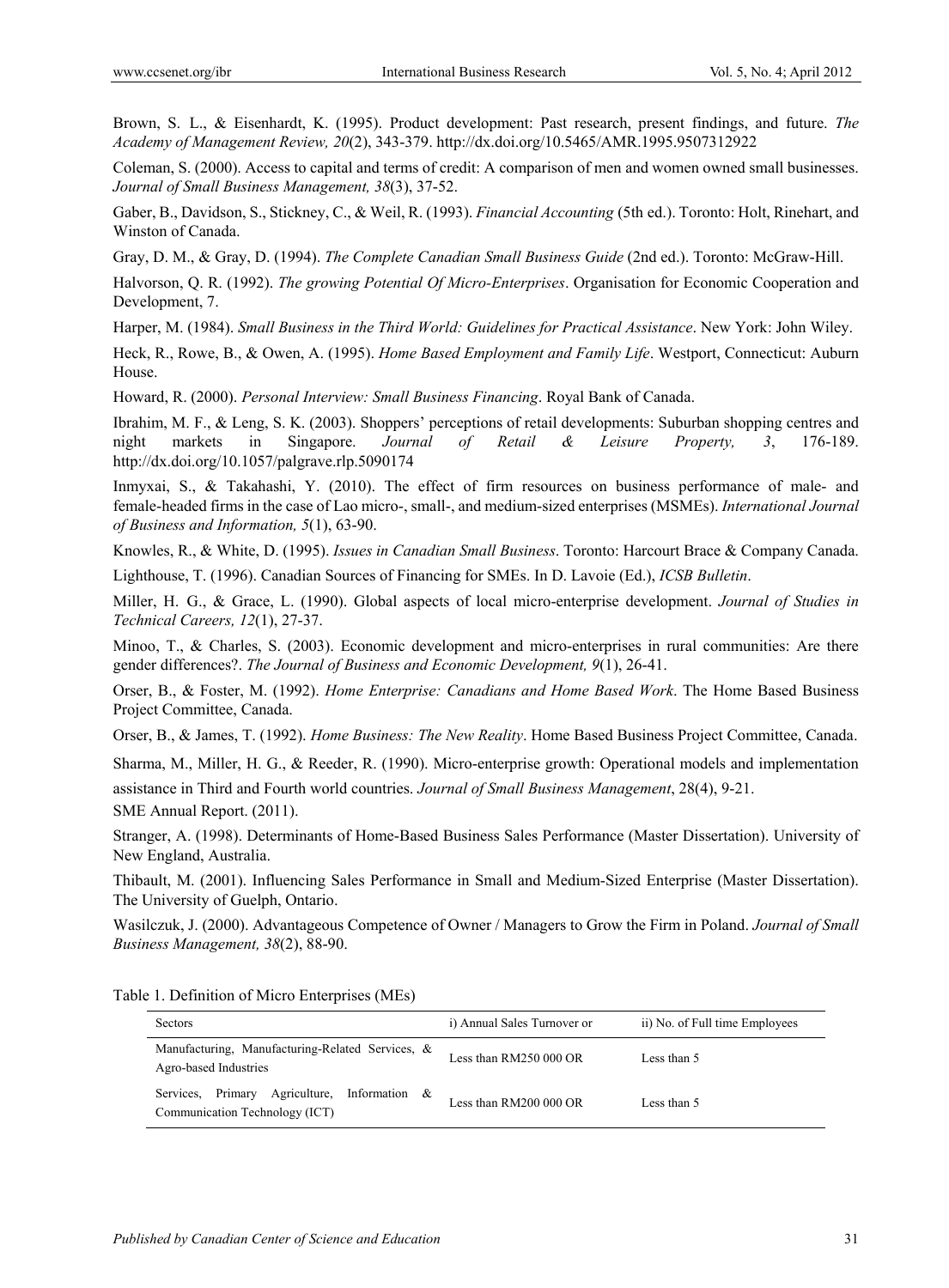| Respondents'               | Characteristics              | Percentage $(\% )$ |
|----------------------------|------------------------------|--------------------|
| Gender                     | Male                         | 53.1               |
|                            | Female                       | 46.9               |
| Age                        | Below 25 years               | 7.0                |
|                            | $26 - 35$ years              | 20.6               |
|                            | $36 - 45$ years              | 35.7               |
|                            | $46 - 55$ years              | 28.7               |
|                            | 56 and above                 | 8.0                |
| <b>Education Level</b>     | No formal education          | 33.6               |
|                            | SRP / PMR (lower Secondary)  | 22.7               |
|                            | SPM (equivalent to O level)  | 36.7               |
|                            | STPM (equivalent to A level) | 4.5                |
|                            | Diploma / Degree and above   | 2.4                |
| <b>Business Experience</b> | Below 5 years                | 34.3               |
|                            | $5 - 14$ years               | 38.1               |
|                            | $15 - 24$ years              | 23.8               |
|                            | $25 - 34$ years              | 2.8                |
|                            | More than 35 years           | 1.0                |
| Annual Sales               | Less than RM49 999           | 42.0               |
|                            | RM50 000 - RM99 999          | 33.6               |
|                            | RM100 000 - RM149 999        | 14.0               |
|                            | RM150 000 - RM199 999        | 4.9                |
|                            | More than RM200 000          | 5.6                |

# Table 2. Demographic Profiles of the Respondents ( $n = 286$ )

*Note:* \* Current Exchange Rate: 1USD = RM3.05.

# Table 3. Crosstabulation between Sales Performance and Demografic Characteristics

|                            | *Sales Performance |          |                |             |                |               |                |               |                |      |
|----------------------------|--------------------|----------|----------------|-------------|----------------|---------------|----------------|---------------|----------------|------|
| Demographic                | Less than          |          |                | RM 50 000 - | RM100 000 -    |               |                | RM150 000 -   | More than      |      |
| Characteristics            |                    | RM49 999 |                | RM99 999    |                | RM149 999     |                | RM199 999     | RM200 000      |      |
|                            | N                  | $\%$     | N              | $\%$        | N              | $\frac{0}{0}$ | N              | $\frac{0}{0}$ | N              | $\%$ |
| <b>Gender</b>              |                    |          |                |             |                |               |                |               |                |      |
| Male                       | 57                 | 19.9     | 59             | 20.6        | 21             | 7.3           | 8              | 2.8           | 7              | 2.4  |
| Female                     | 63                 | 22.0     | 37             | 12.9        | 19             | 6.6           | 6              | 2.1           | 9              | 3.1  |
| Age                        |                    |          |                |             |                |               |                |               |                |      |
| Below 25 years             | 13                 | 4.5      | 13             | 4.5         | $\overline{4}$ | 1.4           | $\overline{c}$ | 0.7           | $\mathbf{0}$   | 0.0  |
| $26 - 35$ years            | 30                 | 10.5     | 25             | 8.7         | 7              | 2.4           | 3              | 1.0           | 6              | 2.1  |
| $36 - 45$ years            | 40                 | 14.0     | 36             | 12.6        | 18             | 6.3           | 5              | 1.7           | 7              | 2.4  |
| $46 - 55$ years            | 26                 | 9.1      | 21             | 7.3         | 11             | 3.8           | $\overline{2}$ | 0.7           | $\overline{2}$ | 0.7  |
| 56 and above               | 11                 | 3.8      | $\mathbf{1}$   | 0.3         | $\overline{0}$ | 0.0           | $\overline{2}$ | 0.7           | $\mathbf{1}$   | 0.3  |
| <b>Education Level</b>     |                    |          |                |             |                |               |                |               |                |      |
| No formal education        | 41                 | 14.3     | 33             | 11.5        | 14             | 4.9           | 4              | 1.4           | $\overline{4}$ | 1.4  |
| SRP / PMR                  | 28                 | 9.8      | 21             | 7.3         | 11             | 3.8           | 3              | 1.0           | $\overline{c}$ | 0.7  |
| <b>SPM</b>                 | 45                 | 15.7     | 36             | 12.6        | 11             | 3.8           | 6              | 2.1           | 7              | 2.4  |
| <b>STPM</b>                | $\overline{4}$     | 1.4      | $\overline{4}$ | 1.4         | 2              | 0.7           | $\mathbf{0}$   | 0.0           | 3              | 1.0  |
| Diploma / Degree and above | $\overline{c}$     | 0.6      | 2              | 0.6         | $\overline{2}$ | 0.6           | $\mathbf{1}$   | 0.3           | $\mathbf{0}$   | 0.0  |
| <b>Business Experience</b> |                    |          |                |             |                |               |                |               |                |      |
| Below 5 years              | 52                 | 18.2     | 35             | 12.2        | 8              | 2.8           | $\overline{c}$ | 0.7           | 1              | 0.3  |
| $5 - 14$ years             | 40                 | 14.0     | 30             | 10.5        | 25             | 8.7           | 6              | 2.1           | 8              | 2.8  |
| $15 - 24$ years            | 23                 | 8.0      | 29             | 10.1        | 6              | 2.1           | 3              | 1.0           | 7              | 2.4  |
| $25 - 34$ years            | $\overline{2}$     | 0.7      | $\overline{c}$ | 0.7         | 1              | 0.3           | 3              | 1.0           | $\mathbf{0}$   | 0.0  |
| More than 35 years         | 3                  | 1.0      | $\mathbf{0}$   | 0.0         | $\mathbf{0}$   | 0.0           | $\overline{0}$ | 0.0           | $\mathbf{0}$   | 0.0  |

*Note:* \* Current Exchange Rate: 1USD = RM3.05.